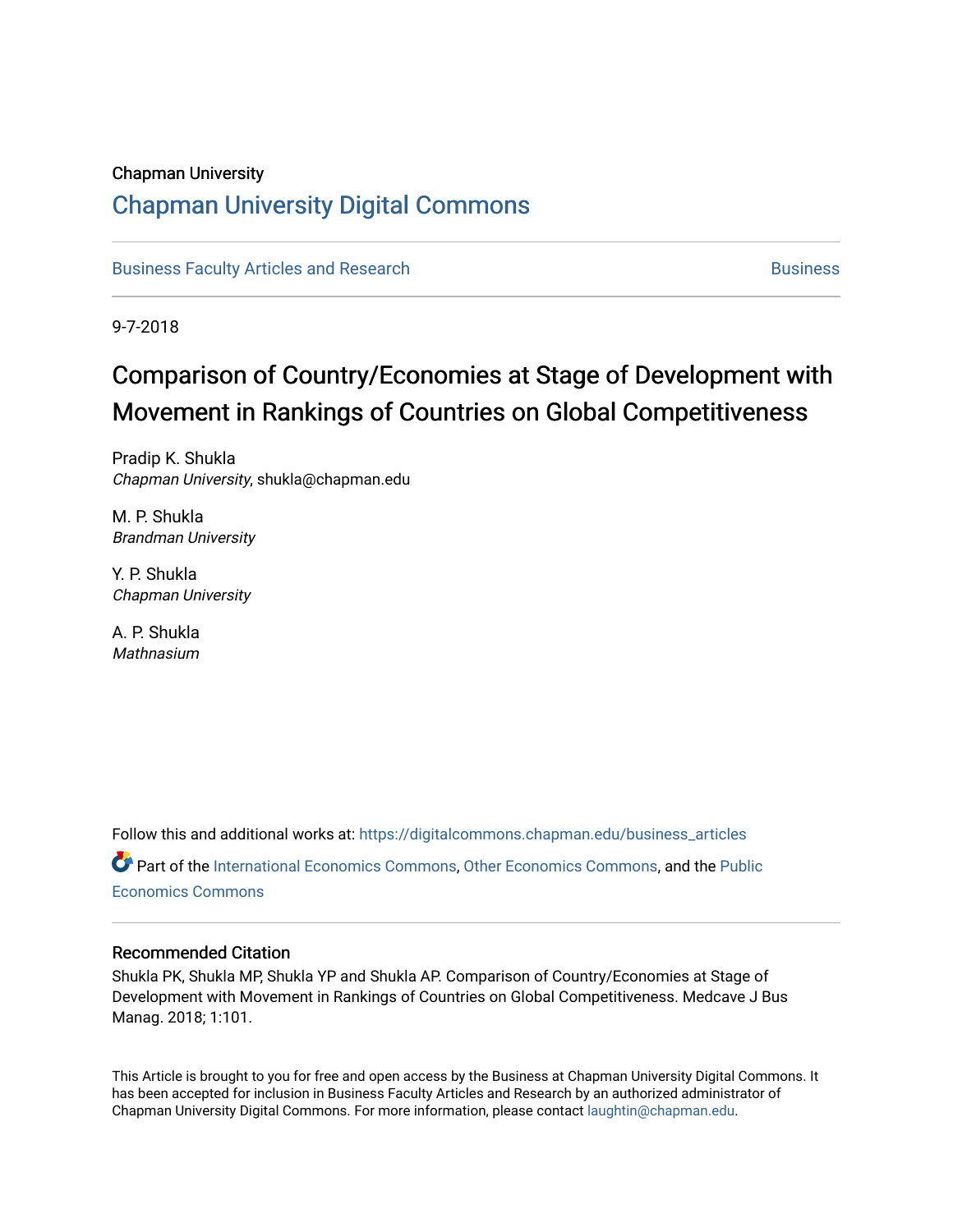## Comparison of Country/Economies at Stage of Development with Movement in Rankings of Countries on Global Competitiveness

## **Comments**

This article was originally published in [Medcave Journal of Business Management](http://medcavepublications.org/journals/current-issues.php?title=medcave-journal-of-business-management#tab1), volume 1, issue 1, in 2018.

### Creative Commons License



This work is licensed under a [Creative Commons Attribution 4.0 License](https://creativecommons.org/licenses/by/4.0/).

Copyright The authors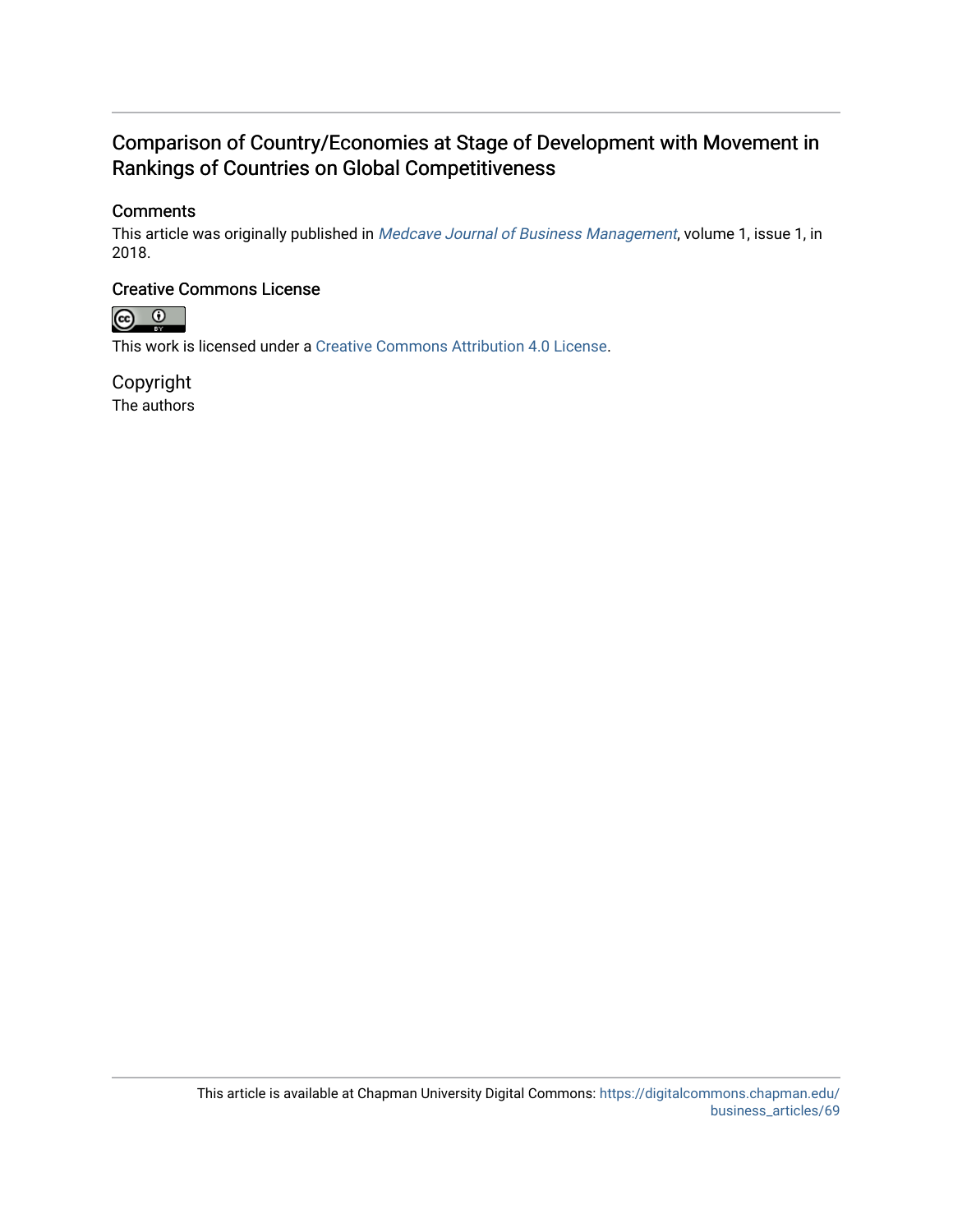

# **Comparison of Country/Economies at Stage of Development with Movement in Rankings of Countries on Global Competitiveness**

**Shukla PK1 \*, Shukla MP2 , Shukla YP3 and Shukla AP4**

 Department of Management Chapman University, University Drive Orange, California, USA School of Business and Professional Studies, Brandman University, USA Department of Mathematics and Computer Science, Chapman University, USA Mathnasium, Los Angeles, California, USA

**\*Corresponding author:** Shukla PK, Ph.D., CPIM, Associate Professor of Management Chapman University, University Drive Orange, California 92866, USA, Tel: (714) 997-6817; E-mail: shukla@chapman.edu

**Received:** Aug 11, 2018; **Accepted:** Aug 23, 2018; **Published:** Sep 07, 2018

#### **Abstract**

With close to 200 countries in the world today, these countries are at various stages of development from less developed to more develop; these stages are often labeled in a rising numerical sequence such as Stage 1 to 3. Countries in the world compete in a global economy to benefit their domestic firms and citizens. As countries move to a higher stage of economic development they offer more global competitiveness for global businesses seeking new markets for sales, offshore outsourcing, and investments.

"The World Economic Forum is the International Organization for Public-Private Cooperation. The Forum engages the foremost political, business and other leaders of society to shape global, regional and industry agendas. It was established in 1971 as a not-for-profit foundation and is headquartered in Geneva, Switzerland. It is independent, impartial and not tied to any special interests." ([www.weforum.org](http://www.weforum.org)). Since 2004, The World Economic Forum annually releases a Global Competitiveness Report which includes the Global Competitiveness Index.

The Global Competitiveness Report places nations into five stages of development. In the 2009 report, the Global Competitiveness Report placed nations into one of five categories of stages of development from Stage 1 (lower) to Stage 3 (highest): Stage 1 with 38 countries, Transition from Stage 1 to Stage 2 with 18 countries, Stage 2 with 26 countries, Transition from Stage 2 to Stage 3 with 14 countries, and Stage 3 with 37 countries.

"The Global Competitiveness Index (GCI) tracks the performance of close to 140 countries on 12 pillars of competitiveness. It assesses the factors and institutions identified by empirical and theoretical research as determining improvements in productivity, which in turn is the main determinant of long-term growth and an essential factor in economic growth and prosperity. The Global Competitiveness Report hence seeks to help decision makers understand the complex and multifaceted nature of the development challenge; to design better policies, based on public-private collaboration; and to take action to restore confidence in the possibilities of continued economic progress." ([www.webforum.](http://www.webforum.org) [org](http://www.webforum.org)) The GCI went through a major revision starting with the 2009 report and prior year rankings were excluded from this analysis due to these methodological changes.

This study presents an analysis of the rankings of 119 nations on the Global Competitiveness Index (GCI) from 2009 to 2018 that focuses upon five categories of nations for each stage of development: overall ranking significant gainer nations (defined as a gain of 20 or more in ranking), overall ranking moderate gainer nations (defined as a gain of 10 to 19 in ranking) those nations that are relatively stable in ranking (defined as a change in ranking from no change to a gain or loss of no more than 9), overall ranking moderate decliner nations (defined as a decline of 10 to 19 in rank), overall ranking significant decliner nations (defined as a decline of 20 or more in rank) the percentage in each category, and conclusions. This study incorporates an analysis of rank correlation for the rankings in 2009 and 2018 at each stage of development.

The study concludes that for the 119 countries analyzed despite a range of +37 to -55 in global competitiveness index ranking for particular countries, there is not much average movement change for the five stages of development. The lowest average change (-0.2000) was for Stage 1 countries and the highest average change was for Stage 2 countries (-2.2083) and the highest average change gains were for Transition 1 to 2 stage countries (+1.3750). Analysis of rank correlations by development stage also supported these conclusions. As leaders of nations seek to improve their nation's rankings on the Global Competitiveness Index, they will have to anticipate that it will not be easy to achieve over a short period of time.

**Keywords:** Global Business, Global Competitiveness Index, International Economics, Government Policy

#### **Introduction**

Countries/economies in the world are at various stages of development from less developed to more developed. As countries move to a higher stage of development they offer more global competitiveness for businesses and investments. Given the effects of the global economic downturn that started fall, 2008 there has been an

interest over the last ten years by nations to recover global economic growth. Given the increased globalization of business over the past decade, country leaders desire to maintain and increase their nation's perceived global competitiveness to benefit their nation by attracting businesses and investments. Businesses seek global expansion to new globally competitive nations to increase profits from revenue gains with new sales and cost reductions from new offshore outsourcing.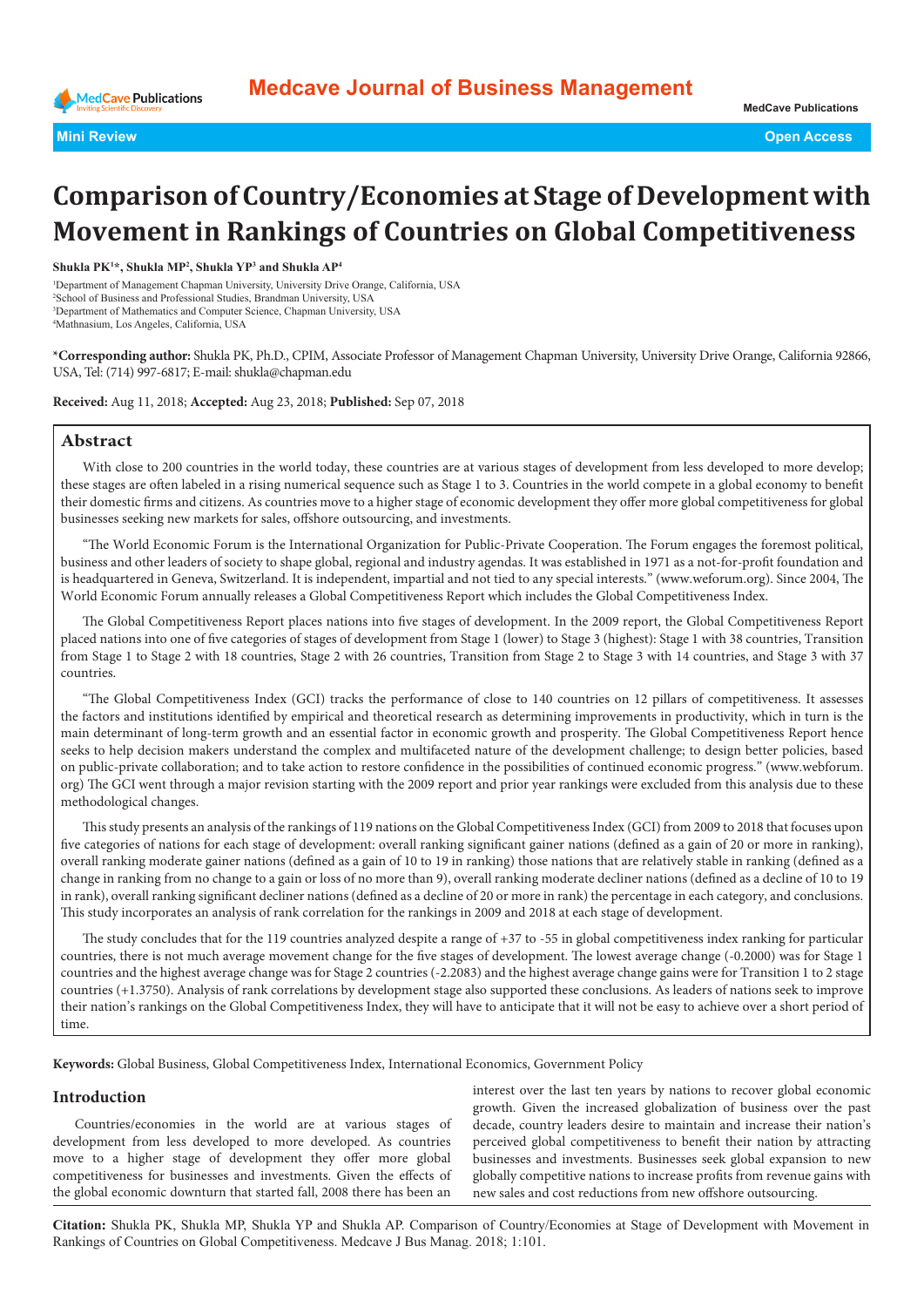"The World Economic Forum is the International Organization for Public-Private Cooperation. The Forum engages the foremost political, business and other leaders of society to shape global, regional and industry agendas. It was established in 1971 as a not-for-profit foundation and is headquartered in Geneva, Switzerland. It is independent, impartial and not tied to any special interests" [1]. Since 2004, The World Economic Forum annually releases a Global Competitiveness Report which includes the Global Competitiveness Index.

The Global Competitiveness Report places nations into five stages of development. In 2009 the Global Competitiveness Report placed nations into one of five categories of stages of development from Stage 1 (lower) to Stage 3 (highest): Stage 1with 38 countries, Transition from Stage 1 to Stage 2 with 18 countries, Stage 2 with 26 countries, Transition from Stage 2 to Stage 3 with 14 countries, and Stage 3 with 37 countries.

The Global Competitiveness Index (GCI) tracks the performance of close to 140 countries on 12 pillars of competitiveness. It assesses the factors and institutions identified by empirical and theoretical research as determining improvements in productivity, which in turn is the main determinant of long-term growth and an essential factor in economic growth and prosperity. The Global Competitiveness Report hence seeks to help decision makers understand the complex and multifaceted nature of the development challenge; to design better policies, based on public-private collaboration; and to take action to restore confidence in the possibilities of continued economic progress. The GCI went through a major revision starting with the 2009 report and prior year rankings were excluded from this analysis due to these methodological changes.

Improving the determinants of competitiveness, as identified in the 12 pillars of the GCI, requires the coordinated action of the state, the business community, and civil society [2].

 The GCI examines many different components, each measuring a different aspect of competitiveness. The components are grouped into 12 categories, the pillars of competitiveness:

- 1<sup>st</sup> pillar: Institutions
- 2<sup>nd</sup> pillar: Infrastructure
- 3<sup>rd</sup> pillar: Macroeconomic environment
- 4th pillar: Health and primary education
- 5<sup>th</sup> pillar: Higher education and training
- 6<sup>th</sup> pillar: Goods market efficiency
- 7<sup>th</sup> pillar: Labor market efficiency
- 8<sup>th</sup> pillar: Financial market development
- 9<sup>th</sup> pillar: Technological readiness
- 10<sup>th</sup> pillar: Market size
- 11th pillar: Business sophistication
- 12<sup>th</sup> pillar: Innovation (World Economic Forum, The Global Competitiveness Report 2017-2018)".

This study presents an analysis of the rankings of 119 nations on the Global Competitiveness Index (GCI) from 2009 to 2018 that focuses upon five categories of nations for each stage of development: overall ranking significant gainer nations (defined as a gain of 20 or more in ranking), overall ranking moderate gainer nations (defined as a gain of 10 to 19 in ranking) those nations that are relatively stable in ranking (defined as a change in ranking from no change to a gain or loss of no more than 9), overall ranking moderate decliner nations (defined as a

decline of 10 to 19 in rank), overall ranking significant decliner nations (defined as a decline of 20 or more in rank) the percentage in each category, and conclusions.

#### **Methodology**

This study incorporates a methodological analysis approach displayed in quotes below used by the authors in prior published articles and presentations on traction and movement of state ranking on the United States Small Business Survival Index [3-5]. Unlike these prior studies the focus and scope of this study is on country global competitiveness as contrasted with the prior scope and focus on state rankings as to small business survival within the United States.

Table 1 displays the 2009 Global Competitiveness Report countries/economies by stages of development. In 2009 the Global Competitiveness Report placed nations into one of five categories of stages of development from Stage 1 (lower) to Stage 3 (highest): Stage 1with 38 countries, Transition from Stage 1 to Stage 2 with 18 countries, Stage 2 with 26 countries, Transition from Stage 2 to Stage 3 with 14 countries, and Stage 3 with 37 countries. There are more countries identified as Stage 1, Stage 2, or Stage 3 and fewer countries are in the transitory labels of Transition from 1 to 2 and Transition from 2 to 3. Stage 3 primarily consists of Western developed nations of Europe and North America. Many of the African continent countries are at less than Stage 3 in Table 1, with many of these countries listed as Stage 1. Only those countries that were ranked for both 2009/10 and 2017/18 were included in this analysis [4].

#### **Countries/Economies by Stage of Development**

 Table 2 shows a listing of the 119 nations sorted on their overall change in GCI rank from 2009 to 2018 and also shows the rank for each nation in the base year (2009/10) and year 9 (2017/2018). Table 2 displays a range in overall ranking change from +37 for Nepal to -55 for Tunisia. Only two countries in Stage 1 showed ranking gains of over 30: Nepal +37 and Philippines +31. Three countries in Stage 1 showed ranking gains of over 20 but less than 30: Nicaragua +22, Kyrgyz Republic +21, and Vietnam +20. Only two countries in Stage 1 showed ranking gains from 10 to 19: Cambodia +16 and Ethiopia +10. With only seven countries out of 30 countries in Stage 1 showing a rank gain of +10 or more over 9 years, Table 2 shows the difficulty of Stage 1 countries in moving up in country global competitiveness rankings.

#### **Chi-square Analysis of Changes in Country Rankings by Stage of Development**

#### **A Chi-square analysis was calculated for Table 3 data which calculated the following results:**

Chi-square: 19.89, df of 16, a P value of 0.2252. This Chi-square analysis shows that there is not a significant difference in ranking changes for countries based on their Stage of development at a .05 level of confidence.

#### **Rank Correlation Analysis of Different Time Durations**

A rank correlation analysis was performed on the GCI nation rankings with various durations of time periods. The following rank correlation analysis displayed in Table 4 supports the conclusion that there is a high level of traction with little mobility in ranking over the time period of nine years for Stage 3 countries (.929 rank correlation) and more movement with countries in the Transition 2 to 3 stage of development (.602 rank correlation). All of the rank correlations range from 0.602 to 0.929. The data indicates that little change in rank is possible during one national leader term [3-5] (Table 4).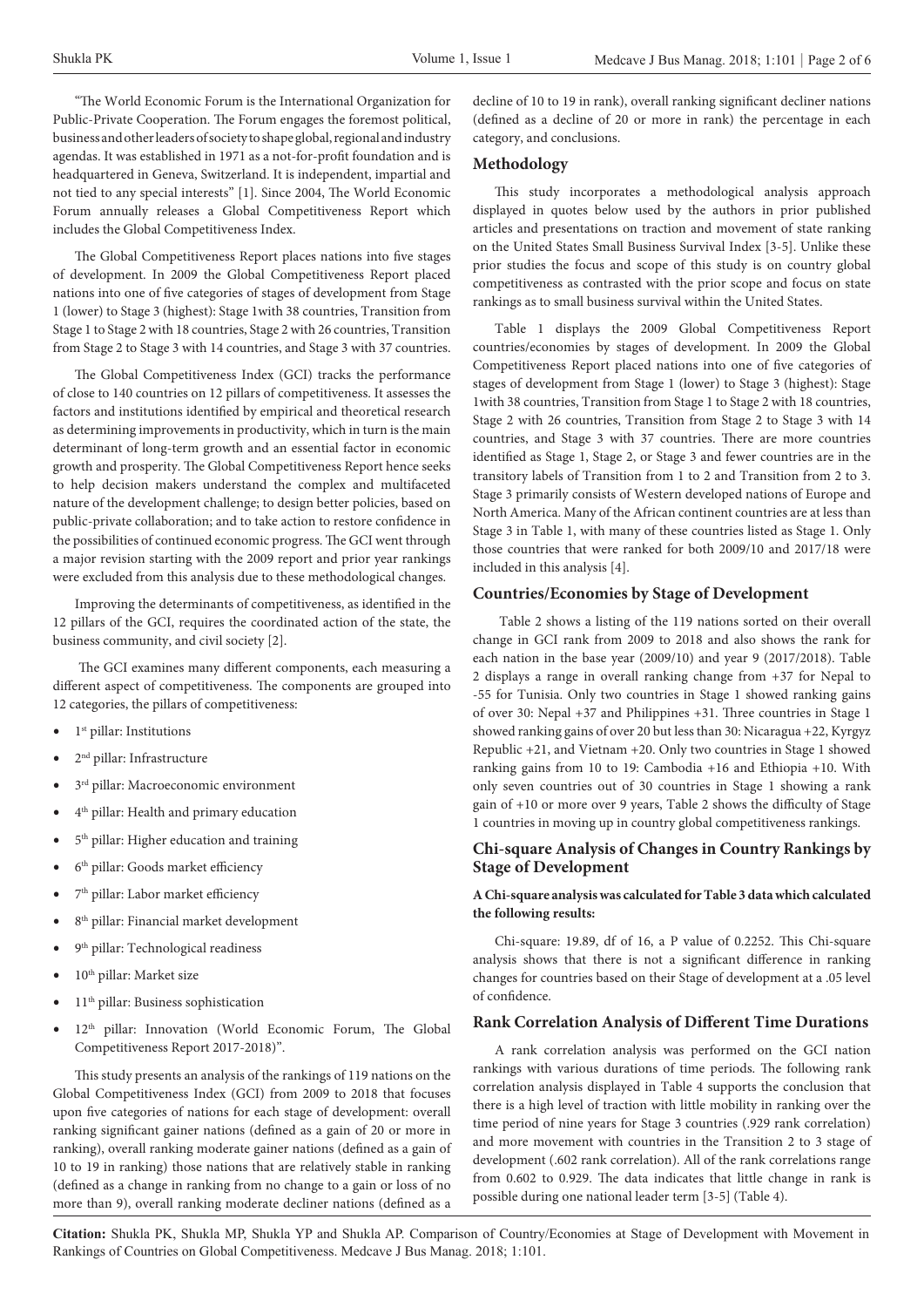**Table 1:** Countries/Economies by Stage of Development (2009 Global Competitiveness Report).

| Stage 1             | <b>Transition from 1 to 2</b> | <b>Stage 2</b>         | <b>Transition from 2 to 3</b> | <b>Stage 3</b>              |
|---------------------|-------------------------------|------------------------|-------------------------------|-----------------------------|
| Bangladesh          | Algeria                       | Albania                | Bahrain                       | Australia                   |
| Benin               | Azerbaijan                    | Argentina              | <b>Barbados</b>               | Austria                     |
| <b>Bolivia</b>      | Botswana                      | Armenia                | Chile                         | Belgium                     |
| <b>Burkina Faso</b> | <b>Brunei Darussalam</b>      | Bosnia and Herzegovina | Croatia                       | Canada                      |
| Burundi             | Egypt                         | Brazil                 | Hungary                       | Cyprus                      |
| Cambodia            | Georgia                       | Bulgaria               | Latvia                        | <b>Czech Republic</b>       |
| Cameroon            | Guatemala                     | China                  | Lithuania                     | Denmark                     |
| Chad                | Indonesia                     | Colombia               | Mexico                        | Estonia                     |
| Côte d'Ivoire       | Jamaica                       | Costa Rica             | Oman                          | Finland                     |
| Ethiopia            | Kazakhstan                    | Dominican Republic     | Poland                        | France                      |
| Gambia, The         | Kuwait                        | Ecuador                | Romania                       | Germany                     |
| Ghana               | Libya                         | El Salvador            | <b>Russian Federation</b>     | Greece                      |
| Guyana              | Morocco                       | Jordan                 | Turkey                        | Hong Kong SAR               |
| Honduras            | Paraguay                      | Macedonia, FYR         | Uruguay                       | Iceland                     |
| India               | Qatar                         | Malaysia               |                               | Ireland                     |
| Kenya               | Saudi Arabia                  | <b>Mauritius</b>       |                               | Israel                      |
| Kyrgyz Republic     | Syria                         | Montenegro             |                               | Italy                       |
| Lesotho             | Venezuela                     | Namibia                |                               | Japan                       |
| Madagascar          |                               | Panama                 |                               | Korea, Rep.                 |
| Malawi              |                               | Peru                   |                               | Luxembourg                  |
| Mali                |                               | Serbia                 |                               | Malta                       |
| Mauritania          |                               | South Africa           |                               | <b>Netherlands</b>          |
| Mongolia            |                               | Suriname               |                               | New Zealand                 |
| Mozambique          |                               | Thailand               |                               | Norway                      |
| Nepal               |                               | Tunisia                |                               | Portugal                    |
| Nicaragua           |                               | Ukraine                |                               | <b>Puerto Rico</b>          |
| Nigeria             |                               |                        |                               | Singapore                   |
| Pakistan            |                               |                        |                               | <b>Slovak Republic</b>      |
| Philippines         |                               |                        |                               | Slovenia                    |
| Senegal             |                               |                        |                               | Spain                       |
| Sri Lanka           |                               |                        |                               | Sweden                      |
| Tajikistan          |                               |                        |                               | Switzerland                 |
| Tanzania            |                               |                        |                               | Taiwan, China               |
| <b>Timor-Leste</b>  |                               |                        |                               | <b>Trinidad and Tobago</b>  |
| Uganda              |                               |                        |                               | <b>United Arab Emirates</b> |
| Vietnam             |                               |                        |                               | <b>United Kingdom</b>       |
| Zambia              |                               |                        |                               | <b>United States</b>        |
| Zimbabwe            |                               |                        |                               |                             |
|                     |                               |                        |                               |                             |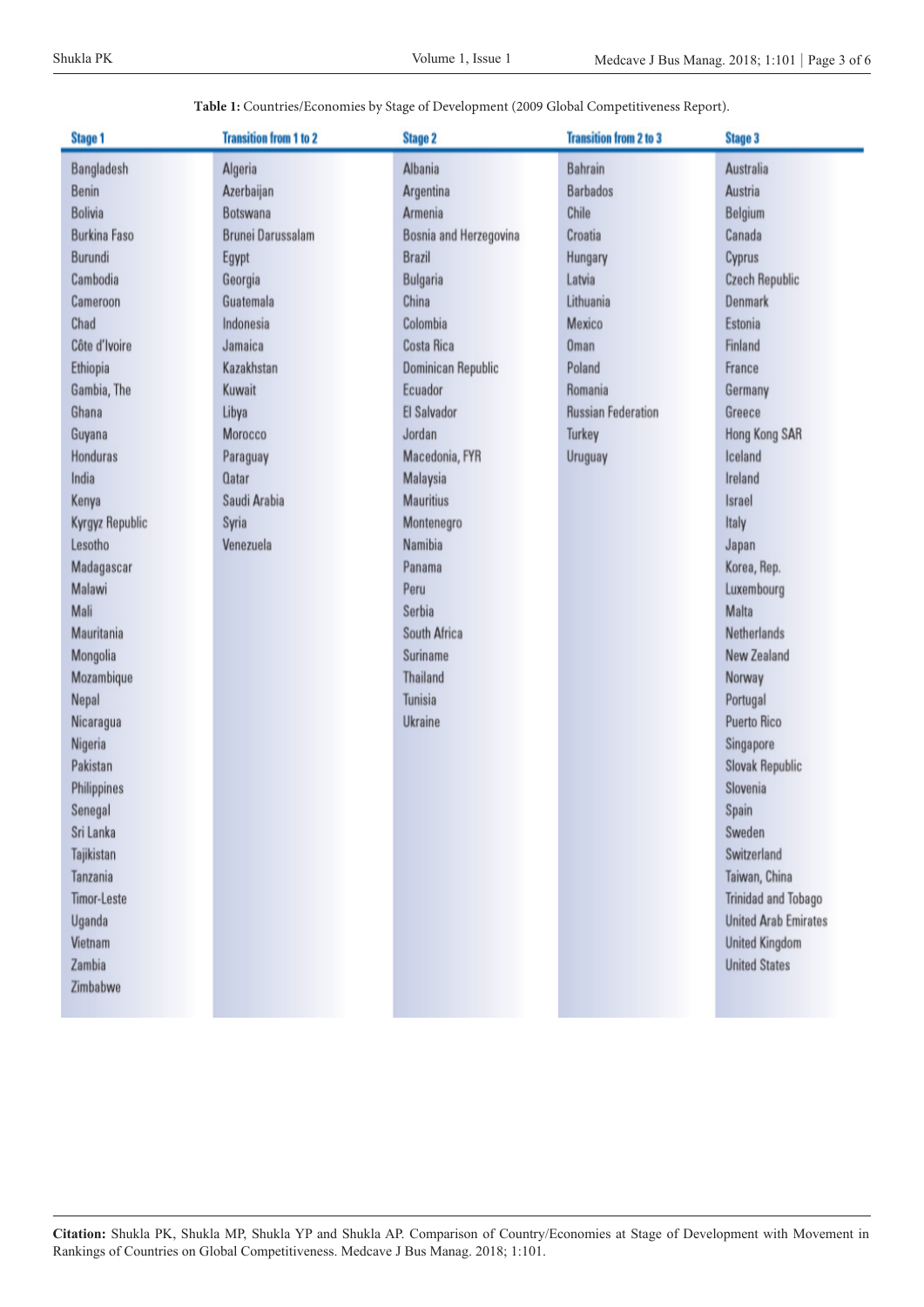|  | Table 2: Global Competitiveness Index Rank Changes in Rankings 2009/10 to 2017/18. |  |  |  |  |
|--|------------------------------------------------------------------------------------|--|--|--|--|
|--|------------------------------------------------------------------------------------|--|--|--|--|

|                        | 2017-18 | 2009-10 | Overall Change           | Stage          |                      |
|------------------------|---------|---------|--------------------------|----------------|----------------------|
| Country                | Rank    | Rank    | 09/10 to 17/18           |                |                      |
| Nepal                  | 88      | 125     | 37                       | $\mathbf{1}$   |                      |
| Philippines            | 56      | 87      | 31                       | $\,1$          |                      |
| Nicaragua              | 93      | 115     | 22                       | $\,1$          |                      |
| Kyrgyz Republic        | 102     | 123     | 21                       | $\,1$          |                      |
| Vietnam                | 55      | $75\,$  | 20                       | $\,1$          |                      |
| Cambodia               | 94      | 110     | 16                       | $\,1$          |                      |
| Ethiopia               | 108     | 118     | $10\,$                   | $\,1$          |                      |
| India                  | 40      | 49      | 9                        | $\,1$          |                      |
| Zimbabwe               | 124     | 132     | 8                        | $\mathbf{1}$   |                      |
| Bangladesh             | 99      | 106     | $\overline{\phantom{a}}$ | $\,1$          |                      |
| Kenya                  | 91      | 98      | $\overline{7}$           | $\,1$          |                      |
| $\operatorname{Mali}$  | 123     | 130     | $\overline{7}$           | $\,1$          |                      |
| Ghana                  | 111     | 114     | $\overline{\mathbf{3}}$  | $\,1$          |                      |
| Madagascar             | 121     | 121     | $\boldsymbol{0}$         | $\,1$          |                      |
| Chad                   | 135     | 131     | $^{\rm -4}$              | $\,1$          |                      |
| Cameroon               | 116     | 111     | $-5$                     | $\,1$          |                      |
| Mauritania             | 133     | 127     | $-6$                     | $\mathbf{1}$   |                      |
| Sri Lanka              | 85      | 79      |                          | $\,1$          |                      |
|                        |         |         | $-6$                     |                |                      |
| Uganda                 | 114     | 108     | $-6$                     | $\,1$          |                      |
| Zambia                 | 118     | 112     | $-6$                     | $\,1$          |                      |
| Honduras               | 96      | 89      | $^{\circ}7$              | $\,1$          |                      |
| Mozambique             | 136     | 129     | $^{\rm -7}$              | $\,1$          | Rank                 |
| Malawi                 | 132     | 119     | $-13$                    | $\,1$          | Correlation          |
| Tanzania               | 113     | 100     | $\mbox{-}13$             | $\,1$          | Stage 1              |
| Pakistan               | 115     | 101     | $-14$                    | $\,1$          | 0.7197325            |
| Senegal                | 106     | 92      | $-14$                    | $\mathbf{1}$   | Cumulative           |
| Benin                  | 120     | 103     | $-17$                    | $\,1$          | Overall              |
| Lesotho                | 131     | 107     | $-24$                    | $\,1$          | Stage 1              |
| Nigeria                | 125     | 99      | $-26$                    | $\,1$          | Changes              |
| Gambia, The            | 117     | 81      | $-36$                    | $\,1$          | $-6$                 |
| Georgia                | 67      | 90      | 23                       | 1.5            |                      |
| Jamaica                | 70      | 91      | 21                       | 1.5            |                      |
| Indonesia              | 36      | 54      | 18                       | 1.5            |                      |
| Azerbaijan             | 35      | 51      | 16                       | 1.5            |                      |
| Paraguay               | 112     | 124     | 12                       | $1.5\,$        |                      |
| Kazakhstan             | 57      | 67      | $10\,$                   | 1.5            |                      |
| Botswana               | 63      | 66      | 3                        | 1.5            |                      |
| Morocco                | $71\,$  | $73\,$  | $\mathbf{2}$             | 1.5            | $\rm Rank$           |
| Saudi Arabia           | $30\,$  | 28      | $-2$                     | $1.5\,$        | $\mbox{Correlation}$ |
| Algeria                | 86      | 83      | $-3$                     | $1.5\,$        | Stage 1 to 2         |
| Qatar                  | 25      | 22      | $-3$                     | 1.5            | 0.8750333            |
| Guatemala              | 84      | 80      | $-4$                     | $1.5\,$        | Cumulative           |
| Kuwait                 | 52      | 39      | $-13$                    | 1.5            | $\mbox{Overall}$     |
| Brunei Darussalam      | 46      | 32      | $-14$                    | 1.5            | Stage 1 to 2         |
| Venezuela              | 127     | 113     | $-14$                    | 1.5            | Changes              |
| Egypt                  | 100     | 70      | $-30$                    | 1.5            | $22\,$               |
| Armenia                | 73      | 97      | 24                       | $\sqrt{2}$     |                      |
| Albania                | 75      | 96      | 21                       | $\overline{2}$ |                      |
| Mongolia               | 101     | 117     | 16                       | $\overline{2}$ |                      |
| Serbia                 | $78\,$  | 93      | 15                       | $\sqrt{2}$     |                      |
| ${\it Mauritius}$      | 45      | 57      | 12                       | $\overline{2}$ |                      |
| Panama                 | 50      | 59      | 9                        | $\sqrt{2}$     |                      |
| Costa Rica             | 47      | 55      | $\,8\,$                  | $\sqrt{2}$     |                      |
| Ecuador                | 97      | 105     | 8                        | $\overline{2}$ |                      |
| Bosnia and Herzegovina | 103     | 109     | 6                        | $\sqrt{2}$     |                      |
| Peru                   | 72      | 78      | 6                        | $\overline{2}$ |                      |
| $\!$                   | 32      | 36      | $\overline{4}$           | $\sqrt{2}$     |                      |
| Colombia               | 66      | 69      | $\mathfrak{Z}$           | $\overline{2}$ |                      |
|                        |         |         |                          |                |                      |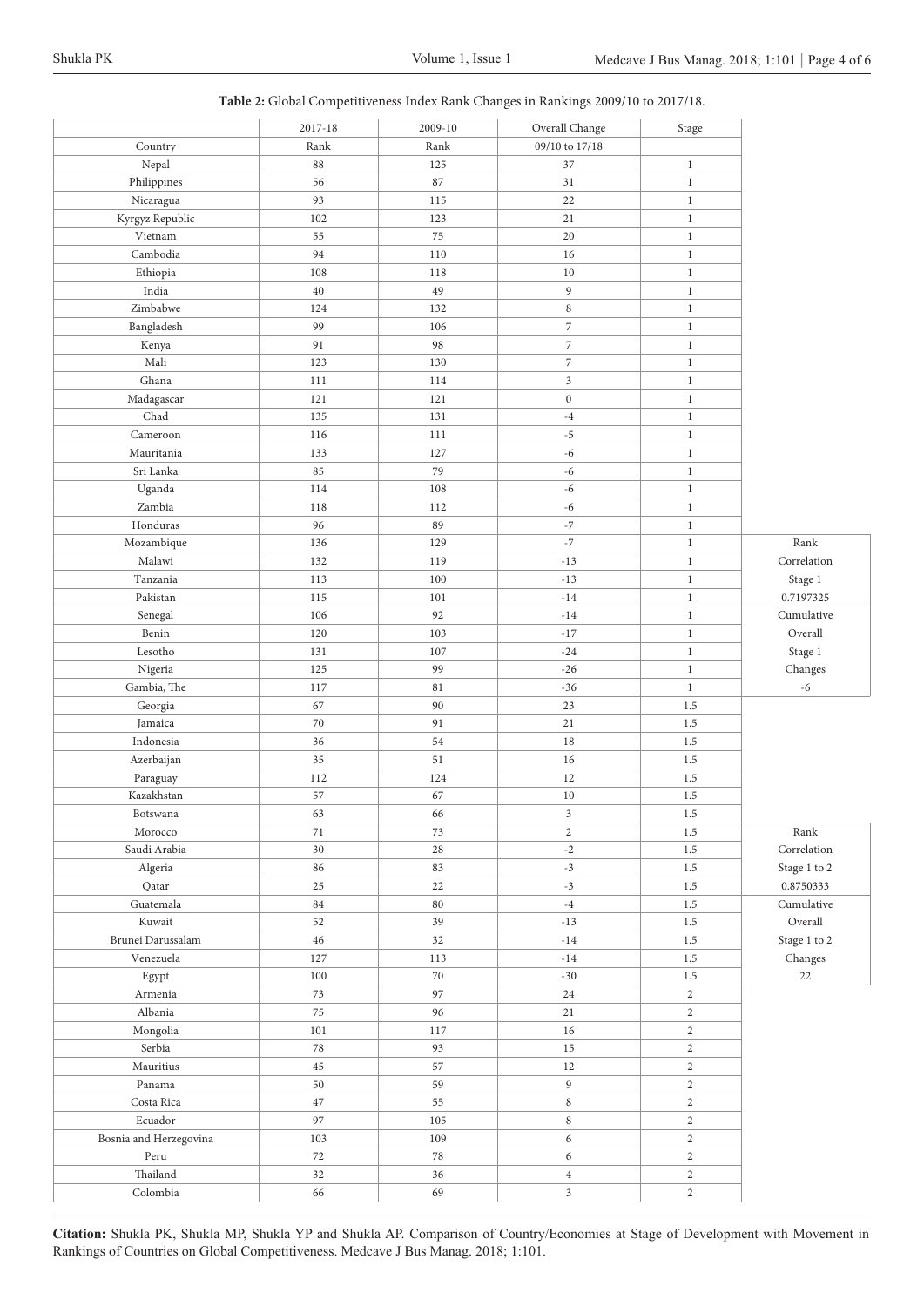| Malaysia<br>23<br>24<br>$\mathbf{2}$<br>$\mathbf{1}$<br>Ukraine<br>$\sqrt{2}$<br>81<br>82<br>$1\,$<br>92<br>85<br>$-7$<br>$\sqrt{2}$<br>Rank<br>Argentina<br>Dominican Republic<br>$-9$<br>$\sqrt{2}$<br>Correlation<br>104<br>95<br>Jordan<br>65<br>$\sqrt{2}$<br>50<br>$-15$<br>Stage 2<br>77<br>$\sqrt{2}$<br>0.7490138<br>62<br>$-15$<br>Montenegro<br>$\sqrt{2}$<br>Namibia<br>90<br>$74\,$<br>$-16$<br>Cumulative<br>South Africa<br>61<br>$-16$<br>$\sqrt{2}$<br>Overall<br>45<br><b>Brazil</b><br>$\sqrt{2}$<br>80<br>56<br>$-24$<br>Stage 2<br>El Salvador<br>77<br>$\sqrt{2}$<br>Changes<br>109<br>$-32$<br>Tunisia<br>95<br>$-55$<br>$\sqrt{2}$<br>$-53$<br>40<br>Russian Federation<br>38<br>63<br>25<br>2.5<br>Latvia<br>54<br>68<br>14<br>2.5<br>Lithuania<br>41<br>53<br>12<br>2.5<br>Mexico<br>9<br>2.5<br>51<br>60<br>$\,$ 8 $\,$<br>Rank<br>Turkey<br>53<br>61<br>2.5<br>Poland<br>39<br>$\overline{7}$<br>Correlation<br>46<br>2.5<br>74<br>Stage 2 to 3<br>Croatia<br>72<br>$-2$<br>2.5<br>60<br>$^{\rm -2}$<br>0.6023468<br>58<br>2.5<br>Hungary<br>Chile<br>Cumulative<br>33<br>30<br>$-3$<br>2.5<br>Overall<br>Romania<br>68<br>64<br>$-4$<br>2.5<br>$-6$<br>Stage 2 to 3<br>Bahrain<br>38<br>2.5<br>44<br>76<br>65<br>Changes<br>$-11$<br>2.5<br>Uruguay<br>26<br>Oman<br>62<br>41<br>$-21$<br>2.5<br>Malta<br>$\mathfrak{Z}$<br>37<br>52<br>15<br>$\mathfrak{Z}$<br>Israel<br>16<br>27<br>11<br>New Zealand<br>$\overline{7}$<br>$\mathfrak{Z}$<br>13<br>20<br>Estonia<br>29<br>35<br>6<br>$\mathfrak{Z}$<br>Netherlands<br>$\overline{4}$<br>10<br>6<br>$\mathfrak{Z}$<br>United Arab Emirates<br>17<br>23<br>$\mathfrak{Z}$<br>6<br>6<br>$\mathfrak{Z}$<br>Hong Kong SAR<br>5<br>11<br>5<br>$\mathfrak{Z}$<br>Italy<br>43<br>48<br>United Kingdom<br>$\,$ 8 $\,$<br>5<br>$\mathfrak{Z}$<br>13<br>$\mathfrak{Z}$<br>$\mathfrak{Z}$<br>Norway<br>14<br>11<br>Trinidad and Tobago<br>$\mathfrak{Z}$<br>$\mathfrak{Z}$<br>83<br>86<br>$\overline{7}$<br>$\,$ 5 $\,$<br>$\overline{2}$<br>$\mathfrak{Z}$<br>Germany<br>21<br>$\overline{2}$<br>3<br>Luxembourg<br>19<br>Ireland<br>25<br>$\mathfrak{Z}$<br>24<br>$\mathbf{1}$<br>3<br>Portugal<br>43<br>42<br>$\,1$<br>Czech Republic<br>$\boldsymbol{0}$<br>$\mathfrak{Z}$<br>31<br>31<br>$\sqrt{3}$<br>$\mathfrak{Z}$<br>$\boldsymbol{0}$<br>$\mathfrak{Z}$<br>Singapore<br>Switzerland<br>$\,1$<br>$1\,$<br>$\boldsymbol{0}$<br>$\mathfrak{Z}$<br><b>United States</b><br>$\overline{2}$<br>$\mathfrak{Z}$<br>$\overline{2}$<br>$\mathbf{0}$<br>Austria<br>$17\,$<br>$\mathfrak{Z}$<br>$18\,$<br>$-1$<br>$\overline{9}$<br>8<br>$\mathfrak{Z}$<br>Japan<br>$-1$<br>33<br>$\mathfrak{Z}$<br>Spain<br>34<br>$-1$<br>Belgium<br>$\mathfrak{Z}$<br>20<br>$18\,$<br>$\text{-}2$<br>$\mbox{I}$<br>$^{\text{{\small -2}}}$<br>$\mathfrak{Z}$<br>$28\,$<br>$26\,$<br>Sweden<br>$-3$<br>$\mathfrak{Z}$<br>$\,7$<br>$\overline{4}$<br>Taiwan, China<br>$-3$<br>$\mathfrak{Z}$<br>$15\,$<br>12<br>$\ensuremath{\mathrm{Fin}}\xspace$ land<br>$\epsilon$<br>$\mathfrak{Z}$<br>$10\,$<br>$^{\text{{\small -4}}}$<br>Canada<br>$\overline{9}$<br>$\mathfrak{Z}$<br>Rank<br>$14\,$<br>$\text{-}5$<br>$-6$<br>$\mathfrak{Z}$<br>Correlation<br>Australia<br>21<br>15<br>$-6$<br>$\mathfrak{Z}$<br>France<br>22<br>16<br>Stage 3<br>5<br>$^{\circ}7$<br>$\mathfrak{Z}$<br>$\mbox{Denmark}$<br>0.929263<br>12<br>$^{\circ}7$<br>$\mathfrak{Z}$<br>19<br>26<br>$Cumulative$<br>Korea, Rep.<br>$\mathfrak{Z}$<br>Overall<br>Slovenia<br>48<br>37<br>$-11$<br>$\mathfrak{Z}$<br>Stage 3<br>Slovak Republic<br>59<br>47<br>$\mbox{-}12$<br>${\rm Greece}$<br>$\mbox{-}16$<br>$\mathfrak{Z}$<br>Changes<br>$87\,$<br>$71\,$<br>Cyprus<br>64<br>$34\,$<br>$-30$<br>$\mathfrak{Z}$<br>$-39$ | China | 27 | 29 | $\sqrt{2}$ | $\sqrt{2}$ |  |
|---------------------------------------------------------------------------------------------------------------------------------------------------------------------------------------------------------------------------------------------------------------------------------------------------------------------------------------------------------------------------------------------------------------------------------------------------------------------------------------------------------------------------------------------------------------------------------------------------------------------------------------------------------------------------------------------------------------------------------------------------------------------------------------------------------------------------------------------------------------------------------------------------------------------------------------------------------------------------------------------------------------------------------------------------------------------------------------------------------------------------------------------------------------------------------------------------------------------------------------------------------------------------------------------------------------------------------------------------------------------------------------------------------------------------------------------------------------------------------------------------------------------------------------------------------------------------------------------------------------------------------------------------------------------------------------------------------------------------------------------------------------------------------------------------------------------------------------------------------------------------------------------------------------------------------------------------------------------------------------------------------------------------------------------------------------------------------------------------------------------------------------------------------------------------------------------------------------------------------------------------------------------------------------------------------------------------------------------------------------------------------------------------------------------------------------------------------------------------------------------------------------------------------------------------------------------------------------------------------------------------------------------------------------------------------------------------------------------------------------------------------------------------------------------------------------------------------------------------------------------------------------------------------------------------------------------------------------------------------------------------------------------------------------------------------------------------------------------------------------------------------------------------------------------------------------------------------------------------------------------------------------------------------------------------------------------------------------------------------------------------------------------------------------------------------------------------------------------------------------------------------------------------------------------------------------------------------------------------------------------------------------------------------------------------------------------------------------------------------------------|-------|----|----|------------|------------|--|
|                                                                                                                                                                                                                                                                                                                                                                                                                                                                                                                                                                                                                                                                                                                                                                                                                                                                                                                                                                                                                                                                                                                                                                                                                                                                                                                                                                                                                                                                                                                                                                                                                                                                                                                                                                                                                                                                                                                                                                                                                                                                                                                                                                                                                                                                                                                                                                                                                                                                                                                                                                                                                                                                                                                                                                                                                                                                                                                                                                                                                                                                                                                                                                                                                                                                                                                                                                                                                                                                                                                                                                                                                                                                                                                                             |       |    |    |            |            |  |
|                                                                                                                                                                                                                                                                                                                                                                                                                                                                                                                                                                                                                                                                                                                                                                                                                                                                                                                                                                                                                                                                                                                                                                                                                                                                                                                                                                                                                                                                                                                                                                                                                                                                                                                                                                                                                                                                                                                                                                                                                                                                                                                                                                                                                                                                                                                                                                                                                                                                                                                                                                                                                                                                                                                                                                                                                                                                                                                                                                                                                                                                                                                                                                                                                                                                                                                                                                                                                                                                                                                                                                                                                                                                                                                                             |       |    |    |            |            |  |
|                                                                                                                                                                                                                                                                                                                                                                                                                                                                                                                                                                                                                                                                                                                                                                                                                                                                                                                                                                                                                                                                                                                                                                                                                                                                                                                                                                                                                                                                                                                                                                                                                                                                                                                                                                                                                                                                                                                                                                                                                                                                                                                                                                                                                                                                                                                                                                                                                                                                                                                                                                                                                                                                                                                                                                                                                                                                                                                                                                                                                                                                                                                                                                                                                                                                                                                                                                                                                                                                                                                                                                                                                                                                                                                                             |       |    |    |            |            |  |
|                                                                                                                                                                                                                                                                                                                                                                                                                                                                                                                                                                                                                                                                                                                                                                                                                                                                                                                                                                                                                                                                                                                                                                                                                                                                                                                                                                                                                                                                                                                                                                                                                                                                                                                                                                                                                                                                                                                                                                                                                                                                                                                                                                                                                                                                                                                                                                                                                                                                                                                                                                                                                                                                                                                                                                                                                                                                                                                                                                                                                                                                                                                                                                                                                                                                                                                                                                                                                                                                                                                                                                                                                                                                                                                                             |       |    |    |            |            |  |
|                                                                                                                                                                                                                                                                                                                                                                                                                                                                                                                                                                                                                                                                                                                                                                                                                                                                                                                                                                                                                                                                                                                                                                                                                                                                                                                                                                                                                                                                                                                                                                                                                                                                                                                                                                                                                                                                                                                                                                                                                                                                                                                                                                                                                                                                                                                                                                                                                                                                                                                                                                                                                                                                                                                                                                                                                                                                                                                                                                                                                                                                                                                                                                                                                                                                                                                                                                                                                                                                                                                                                                                                                                                                                                                                             |       |    |    |            |            |  |
|                                                                                                                                                                                                                                                                                                                                                                                                                                                                                                                                                                                                                                                                                                                                                                                                                                                                                                                                                                                                                                                                                                                                                                                                                                                                                                                                                                                                                                                                                                                                                                                                                                                                                                                                                                                                                                                                                                                                                                                                                                                                                                                                                                                                                                                                                                                                                                                                                                                                                                                                                                                                                                                                                                                                                                                                                                                                                                                                                                                                                                                                                                                                                                                                                                                                                                                                                                                                                                                                                                                                                                                                                                                                                                                                             |       |    |    |            |            |  |
|                                                                                                                                                                                                                                                                                                                                                                                                                                                                                                                                                                                                                                                                                                                                                                                                                                                                                                                                                                                                                                                                                                                                                                                                                                                                                                                                                                                                                                                                                                                                                                                                                                                                                                                                                                                                                                                                                                                                                                                                                                                                                                                                                                                                                                                                                                                                                                                                                                                                                                                                                                                                                                                                                                                                                                                                                                                                                                                                                                                                                                                                                                                                                                                                                                                                                                                                                                                                                                                                                                                                                                                                                                                                                                                                             |       |    |    |            |            |  |
|                                                                                                                                                                                                                                                                                                                                                                                                                                                                                                                                                                                                                                                                                                                                                                                                                                                                                                                                                                                                                                                                                                                                                                                                                                                                                                                                                                                                                                                                                                                                                                                                                                                                                                                                                                                                                                                                                                                                                                                                                                                                                                                                                                                                                                                                                                                                                                                                                                                                                                                                                                                                                                                                                                                                                                                                                                                                                                                                                                                                                                                                                                                                                                                                                                                                                                                                                                                                                                                                                                                                                                                                                                                                                                                                             |       |    |    |            |            |  |
|                                                                                                                                                                                                                                                                                                                                                                                                                                                                                                                                                                                                                                                                                                                                                                                                                                                                                                                                                                                                                                                                                                                                                                                                                                                                                                                                                                                                                                                                                                                                                                                                                                                                                                                                                                                                                                                                                                                                                                                                                                                                                                                                                                                                                                                                                                                                                                                                                                                                                                                                                                                                                                                                                                                                                                                                                                                                                                                                                                                                                                                                                                                                                                                                                                                                                                                                                                                                                                                                                                                                                                                                                                                                                                                                             |       |    |    |            |            |  |
|                                                                                                                                                                                                                                                                                                                                                                                                                                                                                                                                                                                                                                                                                                                                                                                                                                                                                                                                                                                                                                                                                                                                                                                                                                                                                                                                                                                                                                                                                                                                                                                                                                                                                                                                                                                                                                                                                                                                                                                                                                                                                                                                                                                                                                                                                                                                                                                                                                                                                                                                                                                                                                                                                                                                                                                                                                                                                                                                                                                                                                                                                                                                                                                                                                                                                                                                                                                                                                                                                                                                                                                                                                                                                                                                             |       |    |    |            |            |  |
|                                                                                                                                                                                                                                                                                                                                                                                                                                                                                                                                                                                                                                                                                                                                                                                                                                                                                                                                                                                                                                                                                                                                                                                                                                                                                                                                                                                                                                                                                                                                                                                                                                                                                                                                                                                                                                                                                                                                                                                                                                                                                                                                                                                                                                                                                                                                                                                                                                                                                                                                                                                                                                                                                                                                                                                                                                                                                                                                                                                                                                                                                                                                                                                                                                                                                                                                                                                                                                                                                                                                                                                                                                                                                                                                             |       |    |    |            |            |  |
|                                                                                                                                                                                                                                                                                                                                                                                                                                                                                                                                                                                                                                                                                                                                                                                                                                                                                                                                                                                                                                                                                                                                                                                                                                                                                                                                                                                                                                                                                                                                                                                                                                                                                                                                                                                                                                                                                                                                                                                                                                                                                                                                                                                                                                                                                                                                                                                                                                                                                                                                                                                                                                                                                                                                                                                                                                                                                                                                                                                                                                                                                                                                                                                                                                                                                                                                                                                                                                                                                                                                                                                                                                                                                                                                             |       |    |    |            |            |  |
|                                                                                                                                                                                                                                                                                                                                                                                                                                                                                                                                                                                                                                                                                                                                                                                                                                                                                                                                                                                                                                                                                                                                                                                                                                                                                                                                                                                                                                                                                                                                                                                                                                                                                                                                                                                                                                                                                                                                                                                                                                                                                                                                                                                                                                                                                                                                                                                                                                                                                                                                                                                                                                                                                                                                                                                                                                                                                                                                                                                                                                                                                                                                                                                                                                                                                                                                                                                                                                                                                                                                                                                                                                                                                                                                             |       |    |    |            |            |  |
|                                                                                                                                                                                                                                                                                                                                                                                                                                                                                                                                                                                                                                                                                                                                                                                                                                                                                                                                                                                                                                                                                                                                                                                                                                                                                                                                                                                                                                                                                                                                                                                                                                                                                                                                                                                                                                                                                                                                                                                                                                                                                                                                                                                                                                                                                                                                                                                                                                                                                                                                                                                                                                                                                                                                                                                                                                                                                                                                                                                                                                                                                                                                                                                                                                                                                                                                                                                                                                                                                                                                                                                                                                                                                                                                             |       |    |    |            |            |  |
|                                                                                                                                                                                                                                                                                                                                                                                                                                                                                                                                                                                                                                                                                                                                                                                                                                                                                                                                                                                                                                                                                                                                                                                                                                                                                                                                                                                                                                                                                                                                                                                                                                                                                                                                                                                                                                                                                                                                                                                                                                                                                                                                                                                                                                                                                                                                                                                                                                                                                                                                                                                                                                                                                                                                                                                                                                                                                                                                                                                                                                                                                                                                                                                                                                                                                                                                                                                                                                                                                                                                                                                                                                                                                                                                             |       |    |    |            |            |  |
|                                                                                                                                                                                                                                                                                                                                                                                                                                                                                                                                                                                                                                                                                                                                                                                                                                                                                                                                                                                                                                                                                                                                                                                                                                                                                                                                                                                                                                                                                                                                                                                                                                                                                                                                                                                                                                                                                                                                                                                                                                                                                                                                                                                                                                                                                                                                                                                                                                                                                                                                                                                                                                                                                                                                                                                                                                                                                                                                                                                                                                                                                                                                                                                                                                                                                                                                                                                                                                                                                                                                                                                                                                                                                                                                             |       |    |    |            |            |  |
|                                                                                                                                                                                                                                                                                                                                                                                                                                                                                                                                                                                                                                                                                                                                                                                                                                                                                                                                                                                                                                                                                                                                                                                                                                                                                                                                                                                                                                                                                                                                                                                                                                                                                                                                                                                                                                                                                                                                                                                                                                                                                                                                                                                                                                                                                                                                                                                                                                                                                                                                                                                                                                                                                                                                                                                                                                                                                                                                                                                                                                                                                                                                                                                                                                                                                                                                                                                                                                                                                                                                                                                                                                                                                                                                             |       |    |    |            |            |  |
|                                                                                                                                                                                                                                                                                                                                                                                                                                                                                                                                                                                                                                                                                                                                                                                                                                                                                                                                                                                                                                                                                                                                                                                                                                                                                                                                                                                                                                                                                                                                                                                                                                                                                                                                                                                                                                                                                                                                                                                                                                                                                                                                                                                                                                                                                                                                                                                                                                                                                                                                                                                                                                                                                                                                                                                                                                                                                                                                                                                                                                                                                                                                                                                                                                                                                                                                                                                                                                                                                                                                                                                                                                                                                                                                             |       |    |    |            |            |  |
|                                                                                                                                                                                                                                                                                                                                                                                                                                                                                                                                                                                                                                                                                                                                                                                                                                                                                                                                                                                                                                                                                                                                                                                                                                                                                                                                                                                                                                                                                                                                                                                                                                                                                                                                                                                                                                                                                                                                                                                                                                                                                                                                                                                                                                                                                                                                                                                                                                                                                                                                                                                                                                                                                                                                                                                                                                                                                                                                                                                                                                                                                                                                                                                                                                                                                                                                                                                                                                                                                                                                                                                                                                                                                                                                             |       |    |    |            |            |  |
|                                                                                                                                                                                                                                                                                                                                                                                                                                                                                                                                                                                                                                                                                                                                                                                                                                                                                                                                                                                                                                                                                                                                                                                                                                                                                                                                                                                                                                                                                                                                                                                                                                                                                                                                                                                                                                                                                                                                                                                                                                                                                                                                                                                                                                                                                                                                                                                                                                                                                                                                                                                                                                                                                                                                                                                                                                                                                                                                                                                                                                                                                                                                                                                                                                                                                                                                                                                                                                                                                                                                                                                                                                                                                                                                             |       |    |    |            |            |  |
|                                                                                                                                                                                                                                                                                                                                                                                                                                                                                                                                                                                                                                                                                                                                                                                                                                                                                                                                                                                                                                                                                                                                                                                                                                                                                                                                                                                                                                                                                                                                                                                                                                                                                                                                                                                                                                                                                                                                                                                                                                                                                                                                                                                                                                                                                                                                                                                                                                                                                                                                                                                                                                                                                                                                                                                                                                                                                                                                                                                                                                                                                                                                                                                                                                                                                                                                                                                                                                                                                                                                                                                                                                                                                                                                             |       |    |    |            |            |  |
|                                                                                                                                                                                                                                                                                                                                                                                                                                                                                                                                                                                                                                                                                                                                                                                                                                                                                                                                                                                                                                                                                                                                                                                                                                                                                                                                                                                                                                                                                                                                                                                                                                                                                                                                                                                                                                                                                                                                                                                                                                                                                                                                                                                                                                                                                                                                                                                                                                                                                                                                                                                                                                                                                                                                                                                                                                                                                                                                                                                                                                                                                                                                                                                                                                                                                                                                                                                                                                                                                                                                                                                                                                                                                                                                             |       |    |    |            |            |  |
|                                                                                                                                                                                                                                                                                                                                                                                                                                                                                                                                                                                                                                                                                                                                                                                                                                                                                                                                                                                                                                                                                                                                                                                                                                                                                                                                                                                                                                                                                                                                                                                                                                                                                                                                                                                                                                                                                                                                                                                                                                                                                                                                                                                                                                                                                                                                                                                                                                                                                                                                                                                                                                                                                                                                                                                                                                                                                                                                                                                                                                                                                                                                                                                                                                                                                                                                                                                                                                                                                                                                                                                                                                                                                                                                             |       |    |    |            |            |  |
|                                                                                                                                                                                                                                                                                                                                                                                                                                                                                                                                                                                                                                                                                                                                                                                                                                                                                                                                                                                                                                                                                                                                                                                                                                                                                                                                                                                                                                                                                                                                                                                                                                                                                                                                                                                                                                                                                                                                                                                                                                                                                                                                                                                                                                                                                                                                                                                                                                                                                                                                                                                                                                                                                                                                                                                                                                                                                                                                                                                                                                                                                                                                                                                                                                                                                                                                                                                                                                                                                                                                                                                                                                                                                                                                             |       |    |    |            |            |  |
|                                                                                                                                                                                                                                                                                                                                                                                                                                                                                                                                                                                                                                                                                                                                                                                                                                                                                                                                                                                                                                                                                                                                                                                                                                                                                                                                                                                                                                                                                                                                                                                                                                                                                                                                                                                                                                                                                                                                                                                                                                                                                                                                                                                                                                                                                                                                                                                                                                                                                                                                                                                                                                                                                                                                                                                                                                                                                                                                                                                                                                                                                                                                                                                                                                                                                                                                                                                                                                                                                                                                                                                                                                                                                                                                             |       |    |    |            |            |  |
|                                                                                                                                                                                                                                                                                                                                                                                                                                                                                                                                                                                                                                                                                                                                                                                                                                                                                                                                                                                                                                                                                                                                                                                                                                                                                                                                                                                                                                                                                                                                                                                                                                                                                                                                                                                                                                                                                                                                                                                                                                                                                                                                                                                                                                                                                                                                                                                                                                                                                                                                                                                                                                                                                                                                                                                                                                                                                                                                                                                                                                                                                                                                                                                                                                                                                                                                                                                                                                                                                                                                                                                                                                                                                                                                             |       |    |    |            |            |  |
|                                                                                                                                                                                                                                                                                                                                                                                                                                                                                                                                                                                                                                                                                                                                                                                                                                                                                                                                                                                                                                                                                                                                                                                                                                                                                                                                                                                                                                                                                                                                                                                                                                                                                                                                                                                                                                                                                                                                                                                                                                                                                                                                                                                                                                                                                                                                                                                                                                                                                                                                                                                                                                                                                                                                                                                                                                                                                                                                                                                                                                                                                                                                                                                                                                                                                                                                                                                                                                                                                                                                                                                                                                                                                                                                             |       |    |    |            |            |  |
|                                                                                                                                                                                                                                                                                                                                                                                                                                                                                                                                                                                                                                                                                                                                                                                                                                                                                                                                                                                                                                                                                                                                                                                                                                                                                                                                                                                                                                                                                                                                                                                                                                                                                                                                                                                                                                                                                                                                                                                                                                                                                                                                                                                                                                                                                                                                                                                                                                                                                                                                                                                                                                                                                                                                                                                                                                                                                                                                                                                                                                                                                                                                                                                                                                                                                                                                                                                                                                                                                                                                                                                                                                                                                                                                             |       |    |    |            |            |  |
|                                                                                                                                                                                                                                                                                                                                                                                                                                                                                                                                                                                                                                                                                                                                                                                                                                                                                                                                                                                                                                                                                                                                                                                                                                                                                                                                                                                                                                                                                                                                                                                                                                                                                                                                                                                                                                                                                                                                                                                                                                                                                                                                                                                                                                                                                                                                                                                                                                                                                                                                                                                                                                                                                                                                                                                                                                                                                                                                                                                                                                                                                                                                                                                                                                                                                                                                                                                                                                                                                                                                                                                                                                                                                                                                             |       |    |    |            |            |  |
|                                                                                                                                                                                                                                                                                                                                                                                                                                                                                                                                                                                                                                                                                                                                                                                                                                                                                                                                                                                                                                                                                                                                                                                                                                                                                                                                                                                                                                                                                                                                                                                                                                                                                                                                                                                                                                                                                                                                                                                                                                                                                                                                                                                                                                                                                                                                                                                                                                                                                                                                                                                                                                                                                                                                                                                                                                                                                                                                                                                                                                                                                                                                                                                                                                                                                                                                                                                                                                                                                                                                                                                                                                                                                                                                             |       |    |    |            |            |  |
|                                                                                                                                                                                                                                                                                                                                                                                                                                                                                                                                                                                                                                                                                                                                                                                                                                                                                                                                                                                                                                                                                                                                                                                                                                                                                                                                                                                                                                                                                                                                                                                                                                                                                                                                                                                                                                                                                                                                                                                                                                                                                                                                                                                                                                                                                                                                                                                                                                                                                                                                                                                                                                                                                                                                                                                                                                                                                                                                                                                                                                                                                                                                                                                                                                                                                                                                                                                                                                                                                                                                                                                                                                                                                                                                             |       |    |    |            |            |  |
|                                                                                                                                                                                                                                                                                                                                                                                                                                                                                                                                                                                                                                                                                                                                                                                                                                                                                                                                                                                                                                                                                                                                                                                                                                                                                                                                                                                                                                                                                                                                                                                                                                                                                                                                                                                                                                                                                                                                                                                                                                                                                                                                                                                                                                                                                                                                                                                                                                                                                                                                                                                                                                                                                                                                                                                                                                                                                                                                                                                                                                                                                                                                                                                                                                                                                                                                                                                                                                                                                                                                                                                                                                                                                                                                             |       |    |    |            |            |  |
|                                                                                                                                                                                                                                                                                                                                                                                                                                                                                                                                                                                                                                                                                                                                                                                                                                                                                                                                                                                                                                                                                                                                                                                                                                                                                                                                                                                                                                                                                                                                                                                                                                                                                                                                                                                                                                                                                                                                                                                                                                                                                                                                                                                                                                                                                                                                                                                                                                                                                                                                                                                                                                                                                                                                                                                                                                                                                                                                                                                                                                                                                                                                                                                                                                                                                                                                                                                                                                                                                                                                                                                                                                                                                                                                             |       |    |    |            |            |  |
|                                                                                                                                                                                                                                                                                                                                                                                                                                                                                                                                                                                                                                                                                                                                                                                                                                                                                                                                                                                                                                                                                                                                                                                                                                                                                                                                                                                                                                                                                                                                                                                                                                                                                                                                                                                                                                                                                                                                                                                                                                                                                                                                                                                                                                                                                                                                                                                                                                                                                                                                                                                                                                                                                                                                                                                                                                                                                                                                                                                                                                                                                                                                                                                                                                                                                                                                                                                                                                                                                                                                                                                                                                                                                                                                             |       |    |    |            |            |  |
|                                                                                                                                                                                                                                                                                                                                                                                                                                                                                                                                                                                                                                                                                                                                                                                                                                                                                                                                                                                                                                                                                                                                                                                                                                                                                                                                                                                                                                                                                                                                                                                                                                                                                                                                                                                                                                                                                                                                                                                                                                                                                                                                                                                                                                                                                                                                                                                                                                                                                                                                                                                                                                                                                                                                                                                                                                                                                                                                                                                                                                                                                                                                                                                                                                                                                                                                                                                                                                                                                                                                                                                                                                                                                                                                             |       |    |    |            |            |  |
|                                                                                                                                                                                                                                                                                                                                                                                                                                                                                                                                                                                                                                                                                                                                                                                                                                                                                                                                                                                                                                                                                                                                                                                                                                                                                                                                                                                                                                                                                                                                                                                                                                                                                                                                                                                                                                                                                                                                                                                                                                                                                                                                                                                                                                                                                                                                                                                                                                                                                                                                                                                                                                                                                                                                                                                                                                                                                                                                                                                                                                                                                                                                                                                                                                                                                                                                                                                                                                                                                                                                                                                                                                                                                                                                             |       |    |    |            |            |  |
|                                                                                                                                                                                                                                                                                                                                                                                                                                                                                                                                                                                                                                                                                                                                                                                                                                                                                                                                                                                                                                                                                                                                                                                                                                                                                                                                                                                                                                                                                                                                                                                                                                                                                                                                                                                                                                                                                                                                                                                                                                                                                                                                                                                                                                                                                                                                                                                                                                                                                                                                                                                                                                                                                                                                                                                                                                                                                                                                                                                                                                                                                                                                                                                                                                                                                                                                                                                                                                                                                                                                                                                                                                                                                                                                             |       |    |    |            |            |  |
|                                                                                                                                                                                                                                                                                                                                                                                                                                                                                                                                                                                                                                                                                                                                                                                                                                                                                                                                                                                                                                                                                                                                                                                                                                                                                                                                                                                                                                                                                                                                                                                                                                                                                                                                                                                                                                                                                                                                                                                                                                                                                                                                                                                                                                                                                                                                                                                                                                                                                                                                                                                                                                                                                                                                                                                                                                                                                                                                                                                                                                                                                                                                                                                                                                                                                                                                                                                                                                                                                                                                                                                                                                                                                                                                             |       |    |    |            |            |  |
|                                                                                                                                                                                                                                                                                                                                                                                                                                                                                                                                                                                                                                                                                                                                                                                                                                                                                                                                                                                                                                                                                                                                                                                                                                                                                                                                                                                                                                                                                                                                                                                                                                                                                                                                                                                                                                                                                                                                                                                                                                                                                                                                                                                                                                                                                                                                                                                                                                                                                                                                                                                                                                                                                                                                                                                                                                                                                                                                                                                                                                                                                                                                                                                                                                                                                                                                                                                                                                                                                                                                                                                                                                                                                                                                             |       |    |    |            |            |  |
|                                                                                                                                                                                                                                                                                                                                                                                                                                                                                                                                                                                                                                                                                                                                                                                                                                                                                                                                                                                                                                                                                                                                                                                                                                                                                                                                                                                                                                                                                                                                                                                                                                                                                                                                                                                                                                                                                                                                                                                                                                                                                                                                                                                                                                                                                                                                                                                                                                                                                                                                                                                                                                                                                                                                                                                                                                                                                                                                                                                                                                                                                                                                                                                                                                                                                                                                                                                                                                                                                                                                                                                                                                                                                                                                             |       |    |    |            |            |  |
|                                                                                                                                                                                                                                                                                                                                                                                                                                                                                                                                                                                                                                                                                                                                                                                                                                                                                                                                                                                                                                                                                                                                                                                                                                                                                                                                                                                                                                                                                                                                                                                                                                                                                                                                                                                                                                                                                                                                                                                                                                                                                                                                                                                                                                                                                                                                                                                                                                                                                                                                                                                                                                                                                                                                                                                                                                                                                                                                                                                                                                                                                                                                                                                                                                                                                                                                                                                                                                                                                                                                                                                                                                                                                                                                             |       |    |    |            |            |  |
|                                                                                                                                                                                                                                                                                                                                                                                                                                                                                                                                                                                                                                                                                                                                                                                                                                                                                                                                                                                                                                                                                                                                                                                                                                                                                                                                                                                                                                                                                                                                                                                                                                                                                                                                                                                                                                                                                                                                                                                                                                                                                                                                                                                                                                                                                                                                                                                                                                                                                                                                                                                                                                                                                                                                                                                                                                                                                                                                                                                                                                                                                                                                                                                                                                                                                                                                                                                                                                                                                                                                                                                                                                                                                                                                             |       |    |    |            |            |  |
|                                                                                                                                                                                                                                                                                                                                                                                                                                                                                                                                                                                                                                                                                                                                                                                                                                                                                                                                                                                                                                                                                                                                                                                                                                                                                                                                                                                                                                                                                                                                                                                                                                                                                                                                                                                                                                                                                                                                                                                                                                                                                                                                                                                                                                                                                                                                                                                                                                                                                                                                                                                                                                                                                                                                                                                                                                                                                                                                                                                                                                                                                                                                                                                                                                                                                                                                                                                                                                                                                                                                                                                                                                                                                                                                             |       |    |    |            |            |  |
|                                                                                                                                                                                                                                                                                                                                                                                                                                                                                                                                                                                                                                                                                                                                                                                                                                                                                                                                                                                                                                                                                                                                                                                                                                                                                                                                                                                                                                                                                                                                                                                                                                                                                                                                                                                                                                                                                                                                                                                                                                                                                                                                                                                                                                                                                                                                                                                                                                                                                                                                                                                                                                                                                                                                                                                                                                                                                                                                                                                                                                                                                                                                                                                                                                                                                                                                                                                                                                                                                                                                                                                                                                                                                                                                             |       |    |    |            |            |  |
|                                                                                                                                                                                                                                                                                                                                                                                                                                                                                                                                                                                                                                                                                                                                                                                                                                                                                                                                                                                                                                                                                                                                                                                                                                                                                                                                                                                                                                                                                                                                                                                                                                                                                                                                                                                                                                                                                                                                                                                                                                                                                                                                                                                                                                                                                                                                                                                                                                                                                                                                                                                                                                                                                                                                                                                                                                                                                                                                                                                                                                                                                                                                                                                                                                                                                                                                                                                                                                                                                                                                                                                                                                                                                                                                             |       |    |    |            |            |  |
|                                                                                                                                                                                                                                                                                                                                                                                                                                                                                                                                                                                                                                                                                                                                                                                                                                                                                                                                                                                                                                                                                                                                                                                                                                                                                                                                                                                                                                                                                                                                                                                                                                                                                                                                                                                                                                                                                                                                                                                                                                                                                                                                                                                                                                                                                                                                                                                                                                                                                                                                                                                                                                                                                                                                                                                                                                                                                                                                                                                                                                                                                                                                                                                                                                                                                                                                                                                                                                                                                                                                                                                                                                                                                                                                             |       |    |    |            |            |  |
|                                                                                                                                                                                                                                                                                                                                                                                                                                                                                                                                                                                                                                                                                                                                                                                                                                                                                                                                                                                                                                                                                                                                                                                                                                                                                                                                                                                                                                                                                                                                                                                                                                                                                                                                                                                                                                                                                                                                                                                                                                                                                                                                                                                                                                                                                                                                                                                                                                                                                                                                                                                                                                                                                                                                                                                                                                                                                                                                                                                                                                                                                                                                                                                                                                                                                                                                                                                                                                                                                                                                                                                                                                                                                                                                             |       |    |    |            |            |  |
|                                                                                                                                                                                                                                                                                                                                                                                                                                                                                                                                                                                                                                                                                                                                                                                                                                                                                                                                                                                                                                                                                                                                                                                                                                                                                                                                                                                                                                                                                                                                                                                                                                                                                                                                                                                                                                                                                                                                                                                                                                                                                                                                                                                                                                                                                                                                                                                                                                                                                                                                                                                                                                                                                                                                                                                                                                                                                                                                                                                                                                                                                                                                                                                                                                                                                                                                                                                                                                                                                                                                                                                                                                                                                                                                             |       |    |    |            |            |  |
|                                                                                                                                                                                                                                                                                                                                                                                                                                                                                                                                                                                                                                                                                                                                                                                                                                                                                                                                                                                                                                                                                                                                                                                                                                                                                                                                                                                                                                                                                                                                                                                                                                                                                                                                                                                                                                                                                                                                                                                                                                                                                                                                                                                                                                                                                                                                                                                                                                                                                                                                                                                                                                                                                                                                                                                                                                                                                                                                                                                                                                                                                                                                                                                                                                                                                                                                                                                                                                                                                                                                                                                                                                                                                                                                             |       |    |    |            |            |  |
|                                                                                                                                                                                                                                                                                                                                                                                                                                                                                                                                                                                                                                                                                                                                                                                                                                                                                                                                                                                                                                                                                                                                                                                                                                                                                                                                                                                                                                                                                                                                                                                                                                                                                                                                                                                                                                                                                                                                                                                                                                                                                                                                                                                                                                                                                                                                                                                                                                                                                                                                                                                                                                                                                                                                                                                                                                                                                                                                                                                                                                                                                                                                                                                                                                                                                                                                                                                                                                                                                                                                                                                                                                                                                                                                             |       |    |    |            |            |  |
|                                                                                                                                                                                                                                                                                                                                                                                                                                                                                                                                                                                                                                                                                                                                                                                                                                                                                                                                                                                                                                                                                                                                                                                                                                                                                                                                                                                                                                                                                                                                                                                                                                                                                                                                                                                                                                                                                                                                                                                                                                                                                                                                                                                                                                                                                                                                                                                                                                                                                                                                                                                                                                                                                                                                                                                                                                                                                                                                                                                                                                                                                                                                                                                                                                                                                                                                                                                                                                                                                                                                                                                                                                                                                                                                             |       |    |    |            |            |  |
|                                                                                                                                                                                                                                                                                                                                                                                                                                                                                                                                                                                                                                                                                                                                                                                                                                                                                                                                                                                                                                                                                                                                                                                                                                                                                                                                                                                                                                                                                                                                                                                                                                                                                                                                                                                                                                                                                                                                                                                                                                                                                                                                                                                                                                                                                                                                                                                                                                                                                                                                                                                                                                                                                                                                                                                                                                                                                                                                                                                                                                                                                                                                                                                                                                                                                                                                                                                                                                                                                                                                                                                                                                                                                                                                             |       |    |    |            |            |  |
|                                                                                                                                                                                                                                                                                                                                                                                                                                                                                                                                                                                                                                                                                                                                                                                                                                                                                                                                                                                                                                                                                                                                                                                                                                                                                                                                                                                                                                                                                                                                                                                                                                                                                                                                                                                                                                                                                                                                                                                                                                                                                                                                                                                                                                                                                                                                                                                                                                                                                                                                                                                                                                                                                                                                                                                                                                                                                                                                                                                                                                                                                                                                                                                                                                                                                                                                                                                                                                                                                                                                                                                                                                                                                                                                             |       |    |    |            |            |  |
|                                                                                                                                                                                                                                                                                                                                                                                                                                                                                                                                                                                                                                                                                                                                                                                                                                                                                                                                                                                                                                                                                                                                                                                                                                                                                                                                                                                                                                                                                                                                                                                                                                                                                                                                                                                                                                                                                                                                                                                                                                                                                                                                                                                                                                                                                                                                                                                                                                                                                                                                                                                                                                                                                                                                                                                                                                                                                                                                                                                                                                                                                                                                                                                                                                                                                                                                                                                                                                                                                                                                                                                                                                                                                                                                             |       |    |    |            |            |  |
|                                                                                                                                                                                                                                                                                                                                                                                                                                                                                                                                                                                                                                                                                                                                                                                                                                                                                                                                                                                                                                                                                                                                                                                                                                                                                                                                                                                                                                                                                                                                                                                                                                                                                                                                                                                                                                                                                                                                                                                                                                                                                                                                                                                                                                                                                                                                                                                                                                                                                                                                                                                                                                                                                                                                                                                                                                                                                                                                                                                                                                                                                                                                                                                                                                                                                                                                                                                                                                                                                                                                                                                                                                                                                                                                             |       |    |    |            |            |  |
|                                                                                                                                                                                                                                                                                                                                                                                                                                                                                                                                                                                                                                                                                                                                                                                                                                                                                                                                                                                                                                                                                                                                                                                                                                                                                                                                                                                                                                                                                                                                                                                                                                                                                                                                                                                                                                                                                                                                                                                                                                                                                                                                                                                                                                                                                                                                                                                                                                                                                                                                                                                                                                                                                                                                                                                                                                                                                                                                                                                                                                                                                                                                                                                                                                                                                                                                                                                                                                                                                                                                                                                                                                                                                                                                             |       |    |    |            |            |  |
|                                                                                                                                                                                                                                                                                                                                                                                                                                                                                                                                                                                                                                                                                                                                                                                                                                                                                                                                                                                                                                                                                                                                                                                                                                                                                                                                                                                                                                                                                                                                                                                                                                                                                                                                                                                                                                                                                                                                                                                                                                                                                                                                                                                                                                                                                                                                                                                                                                                                                                                                                                                                                                                                                                                                                                                                                                                                                                                                                                                                                                                                                                                                                                                                                                                                                                                                                                                                                                                                                                                                                                                                                                                                                                                                             |       |    |    |            |            |  |
|                                                                                                                                                                                                                                                                                                                                                                                                                                                                                                                                                                                                                                                                                                                                                                                                                                                                                                                                                                                                                                                                                                                                                                                                                                                                                                                                                                                                                                                                                                                                                                                                                                                                                                                                                                                                                                                                                                                                                                                                                                                                                                                                                                                                                                                                                                                                                                                                                                                                                                                                                                                                                                                                                                                                                                                                                                                                                                                                                                                                                                                                                                                                                                                                                                                                                                                                                                                                                                                                                                                                                                                                                                                                                                                                             |       |    |    |            |            |  |
|                                                                                                                                                                                                                                                                                                                                                                                                                                                                                                                                                                                                                                                                                                                                                                                                                                                                                                                                                                                                                                                                                                                                                                                                                                                                                                                                                                                                                                                                                                                                                                                                                                                                                                                                                                                                                                                                                                                                                                                                                                                                                                                                                                                                                                                                                                                                                                                                                                                                                                                                                                                                                                                                                                                                                                                                                                                                                                                                                                                                                                                                                                                                                                                                                                                                                                                                                                                                                                                                                                                                                                                                                                                                                                                                             |       |    |    |            |            |  |
|                                                                                                                                                                                                                                                                                                                                                                                                                                                                                                                                                                                                                                                                                                                                                                                                                                                                                                                                                                                                                                                                                                                                                                                                                                                                                                                                                                                                                                                                                                                                                                                                                                                                                                                                                                                                                                                                                                                                                                                                                                                                                                                                                                                                                                                                                                                                                                                                                                                                                                                                                                                                                                                                                                                                                                                                                                                                                                                                                                                                                                                                                                                                                                                                                                                                                                                                                                                                                                                                                                                                                                                                                                                                                                                                             |       |    |    |            |            |  |
|                                                                                                                                                                                                                                                                                                                                                                                                                                                                                                                                                                                                                                                                                                                                                                                                                                                                                                                                                                                                                                                                                                                                                                                                                                                                                                                                                                                                                                                                                                                                                                                                                                                                                                                                                                                                                                                                                                                                                                                                                                                                                                                                                                                                                                                                                                                                                                                                                                                                                                                                                                                                                                                                                                                                                                                                                                                                                                                                                                                                                                                                                                                                                                                                                                                                                                                                                                                                                                                                                                                                                                                                                                                                                                                                             |       |    |    |            |            |  |
|                                                                                                                                                                                                                                                                                                                                                                                                                                                                                                                                                                                                                                                                                                                                                                                                                                                                                                                                                                                                                                                                                                                                                                                                                                                                                                                                                                                                                                                                                                                                                                                                                                                                                                                                                                                                                                                                                                                                                                                                                                                                                                                                                                                                                                                                                                                                                                                                                                                                                                                                                                                                                                                                                                                                                                                                                                                                                                                                                                                                                                                                                                                                                                                                                                                                                                                                                                                                                                                                                                                                                                                                                                                                                                                                             |       |    |    |            |            |  |